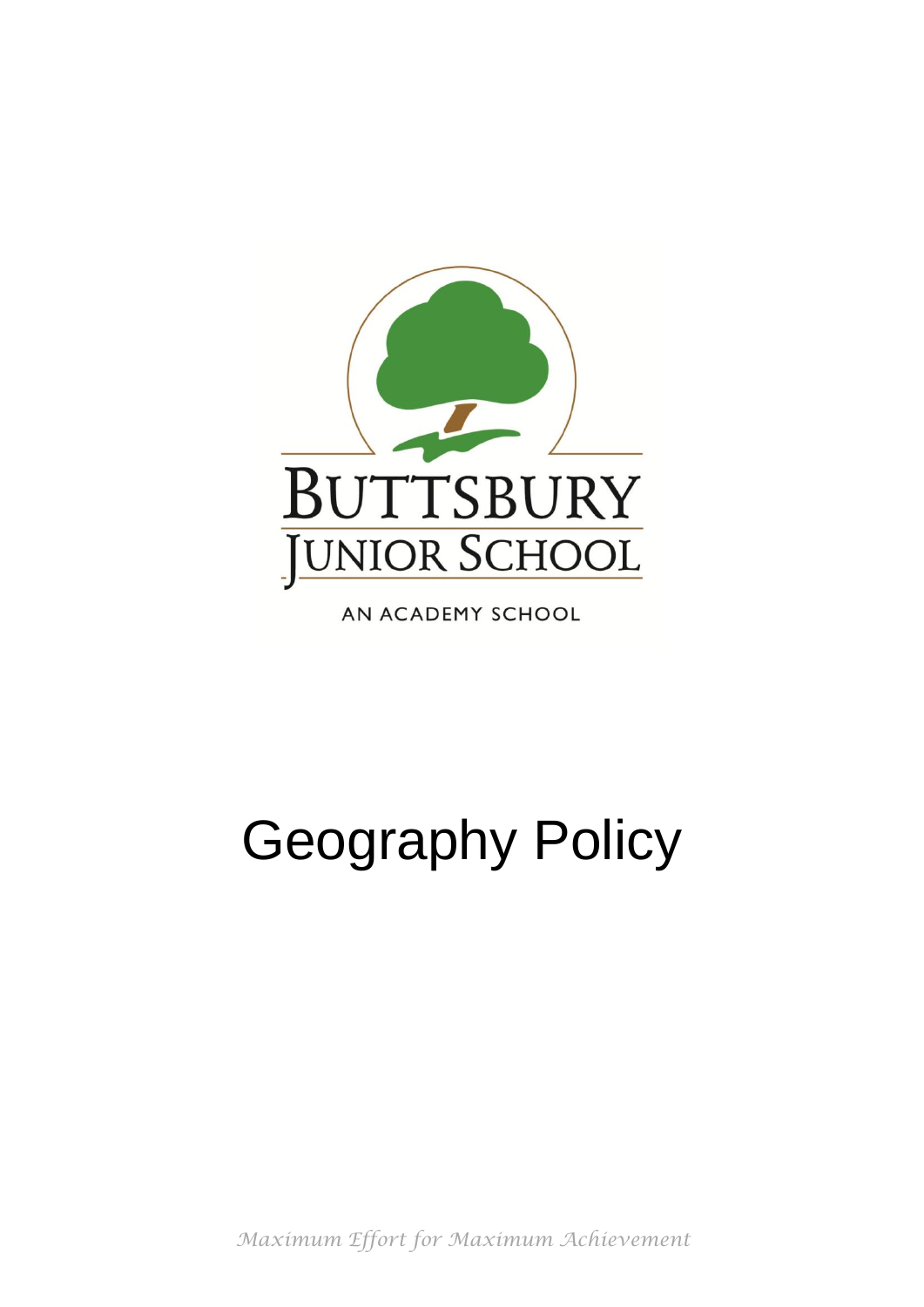

# **1. Introduction**

This document is a statement of the aims, principles and strategies for the teaching and learning of Geography.

# **2. Rationale**

We believe the school can play an important role in helping children develop their geographical knowledge, both locally and have an understanding of the world we live in.

Geography is concerned with human geographical features (impact we have on our living land), and physical geographical features (natural landscape of changes of our land).

# **3. Aims**

The aim of this policy is to communicate clearly to staff, parents, governors, visitors and pupils how Geography is approached at the school.

## **Intent**

At BJS, we intend to provide an ambitious Geography curriculum that is broad and well-balanced, which follows the National Curriculum. High quality Geography lessons will inspire pupils to investigate their own local areas and link to that beyond the United Kingdom. Our mastery approach provides pupils with opportunities to apply their skills using a range of media, field work and problem solving. Pupils learn the skills of how to draw and interpret maps, including key symbols for physical and human geographical features, develop a focused research approach to investigate, analyse and plot their findings. Pupils will be introduced to a range of topics, linking strongly to British Values, and develop their growing knowledge and understanding of human geography, gaining an appreciation of life in other cultures. In Geography, pupils are expected to be reflective and link their learning to their own life experiences in our country and setting, to be able to understand what is required for a sustainable future for the next generations.

#### **Implementation**

Pupils should extend their knowledge and understanding beyond the local area to include the United Kingdom and Europe, North and South America. This will include the location and characteristics of a range of the world's most significant human and physical features. They should develop their use of geographical knowledge, understanding and skills to enhance their locational and place knowledge.

- To enable children to gain knowledge and understanding of places in the world; to include a part of the United Kingdom, a European country and a region in South America.
- To increase children's knowledge of other cultures and, in so doing, teach a respect and understanding of what it means to be a positive citizen in a multi-cultural country;
- To enable children to know and understand environmental problems at a local, regional and global level;
- To encourage in children a commitment to sustainable development and an appreciation of what 'global citizenship' means;
- To use ICT as a tool to enhance the teaching of Geography. This may involve the use of items such as the Internet, Google Maps and data logging equipment.
- To allow children to learn graphic skills, including how to use, draw and interpret maps;
- To develop a variety of other skills, including those of enquiry, problem solving, investigation and how to present their conclusions in the most appropriate way.

We use a variety of teaching and learning styles in our Geography lessons. We believe in whole-class teaching methods and we combine these with enquiry-based research activities. We encourage children to ask as well as answer geographical questions. We offer them the opportunity to use a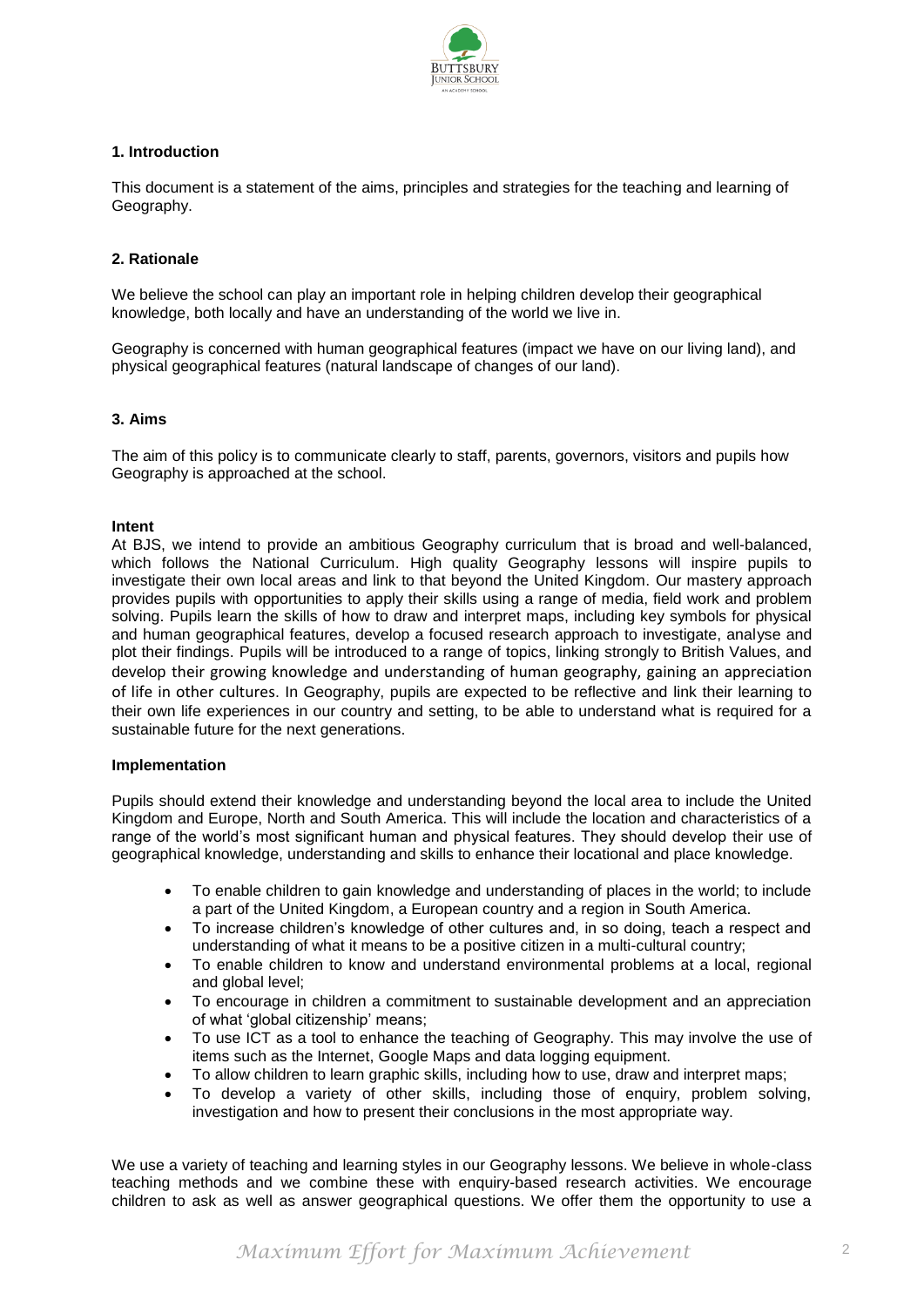

variety of data, such as maps, statistics, graphs, pictures, and aerial photographs, and we enable them to use ICT in geography lessons where this serves to enhance their learning. Wherever possible, we involve the children in 'real' geographical activities, e.g. research of a local environmental problem or use of the Internet to investigate a current issue.

#### **Differentiation**

We recognise the fact that there are children of widely different geographical abilities in all classes and we provide suitable learning opportunities for all children by matching the challenge of the task to the ability of the child. We achieve this by:

- Setting common tasks which are open-ended and can have a variety of responses;
- Setting progressive tasks of increasing difficulty, some children not completing all tasks;
- Providing resources of different complexity according to the ability of the child;

In addition, teachers with have access to high quality CPD to ensure that they have strong subject knowledge.

#### **Impact**

Our Geography Curriculum is high quality, well thought out and is planned to demonstrate progression throughout each school year and across the school in different year groups. Pupils enjoy their learning and are enthused by the knowledge they gain. If pupils are keeping up with the curriculum, they are deemed to be making good or better progress. They will have developed a range of skills across different media and be able to use key vocabulary to make comments about their learning, linking to previous topics. Books will evidence the progression of their work and they will be able to recall and discuss the work of a range of topics, detailing specific locations and how their studies have affected their final outcome.

Resources are shared throughout the school and are regularly updated. Ordnance survey maps are available in a digital format and atlases are provided in classrooms. In addition, there are freestanding globes, inflatable globes and interactive globes to be used across school. The school ipads and laptops are used to access a variety of resources.

## **4. Definition of the Geography Curriculum and content of that curriculum.**

The school takes a whole school approach to Geography Education. It defines Geography as a foundation subject in the National Curriculum. The pupils' understanding and enjoyment of Geography should be developed, where possible, through activities that bring together the statutory requirements.

At Key Stage 2, children should be taught to:

- locate the world's countries, using maps to focus on Europe (including the location of Russia) and North and South America, concentrating on their environmental regions, key physical and human characteristics, countries, and major cities
- name and locate counties and cities of the United Kingdom, geographical regions and their identifying human and physical characteristics, key topographical features (including hills, mountains, coasts and rivers), and land-use patterns; and understand how some of these aspects have changed over time
- identify the position and significance of latitude, longitude, Equator, Northern Hemisphere, Southern Hemisphere, the Tropics of Cancer and Capricorn, Arctic and Antarctic Circle, the Prime/Greenwich Meridian and time zones (including day and night)
- understand geographical similarities and differences through the study of human and physical geography of a region of the United Kingdom, a region in a European country, and a region within South America
- describe and understand key aspects of: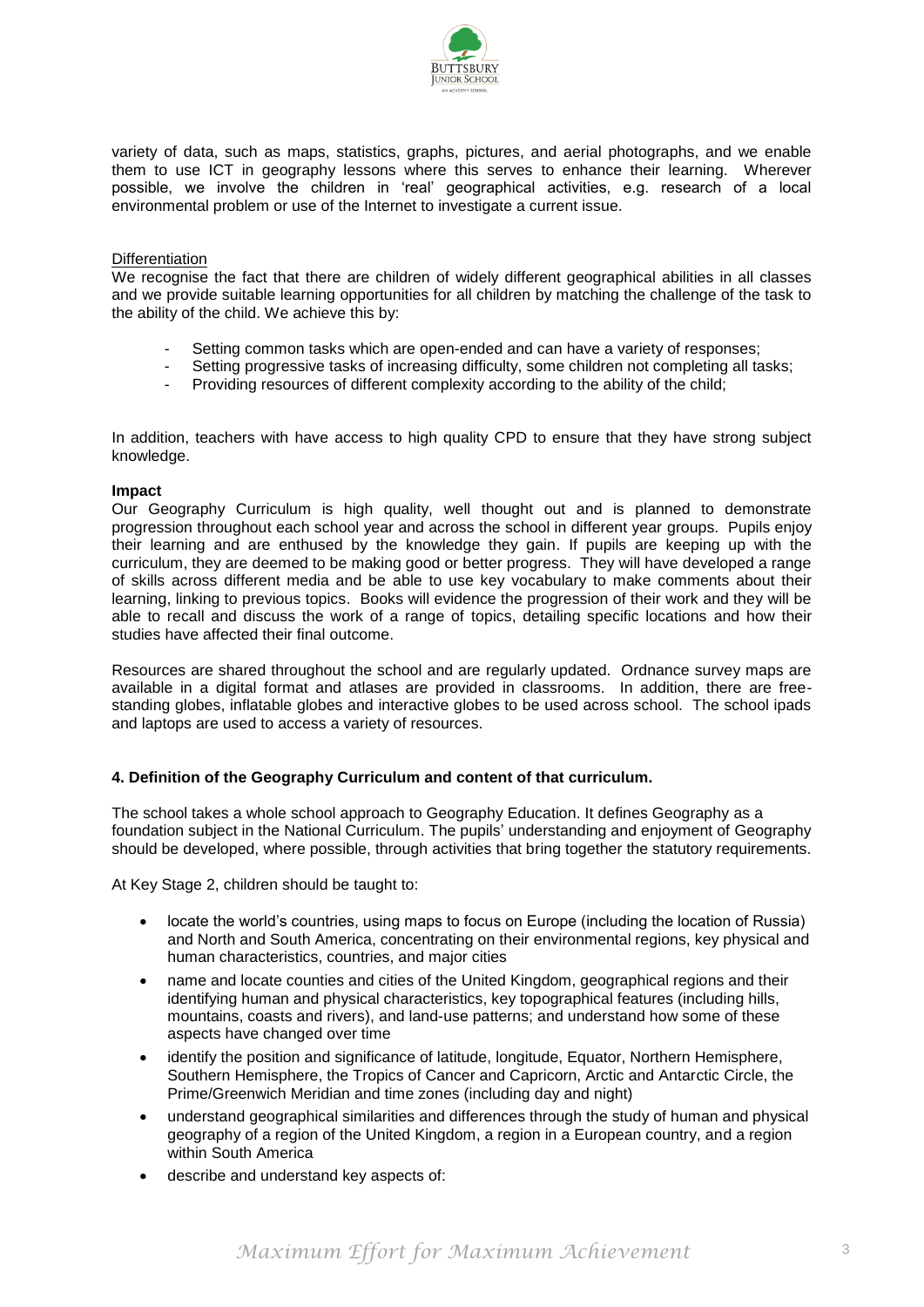

- $\circ$  physical geography, including: climate zones, biomes and vegetation belts, rivers, mountains, volcanoes and earthquakes, and the water cycle
- $\circ$  human geography, including: types of settlement and land use, economic activity including trade links, and the distribution of natural resources including energy, food, minerals and water

# **5. Role of the Subject Leader**

To develop the Geography policy throughout the school.

To monitor and evaluate progress in Geography.

To take responsibility for resources.

To keep up to date with developments in Geography.

To ensure 'real-life' experiences can be gained through field trips across KS2.

To review planning through all year groups regularly and ensure a variety of challenges are set.

#### **6. Equal Opportunities**

The school is committed to working towards equality of opportunity to all aspects of school life. Our aim is to offer all our pupils an art curriculum that is relevant and differentiated so that all our pupils may reach their full potential and grow in self-esteem. More able pupils are identified and extended, SEND pupils are supported and EAL pupils benefit from relating learning to prior knowledge and experience.

#### **7. Assessment, recording and reporting**

Assessment will be undertaken twice per year and are formed using NC bands.

#### **Use of Geography Books:**

Marking is a combination of teacher, peer and self-marking. We assess the children's work in Geography by making informal judgements as we observe the children during lessons. Once the children complete a piece of work, we mark and comment as necessary, adding questions to extend the learning when appropriate. We assess their achievements against their Learning Objective by placing a smiley to judge their outcome.

Their Annual Report will include an effort, attainment and progress grade for the child's performance in this subject.

#### **8. Organisation**

Our curriculum planning is in three phases (long-term, medium-term and short-term). Our long-term plans map the Geography topics studied in each term during each year. Our medium-term plans follow the aims of the National Curriculum and give details of each unit of work for each term. Each Year Group creates short term planning for each lesson. These weekly plans list specific learning objectives.

We plan the topics in Geography so that they build upon prior learning. Children of all abilities have the opportunity to develop their skills and knowledge in each unit and, through planned progression built into the scheme of work, we offer them an increasing challenge as they move up the school, these include:

- To be able to show understanding through explanation, using accurate precise vocabulary.
- To be able to describe and explain links, patterns, processes and interrelationships.